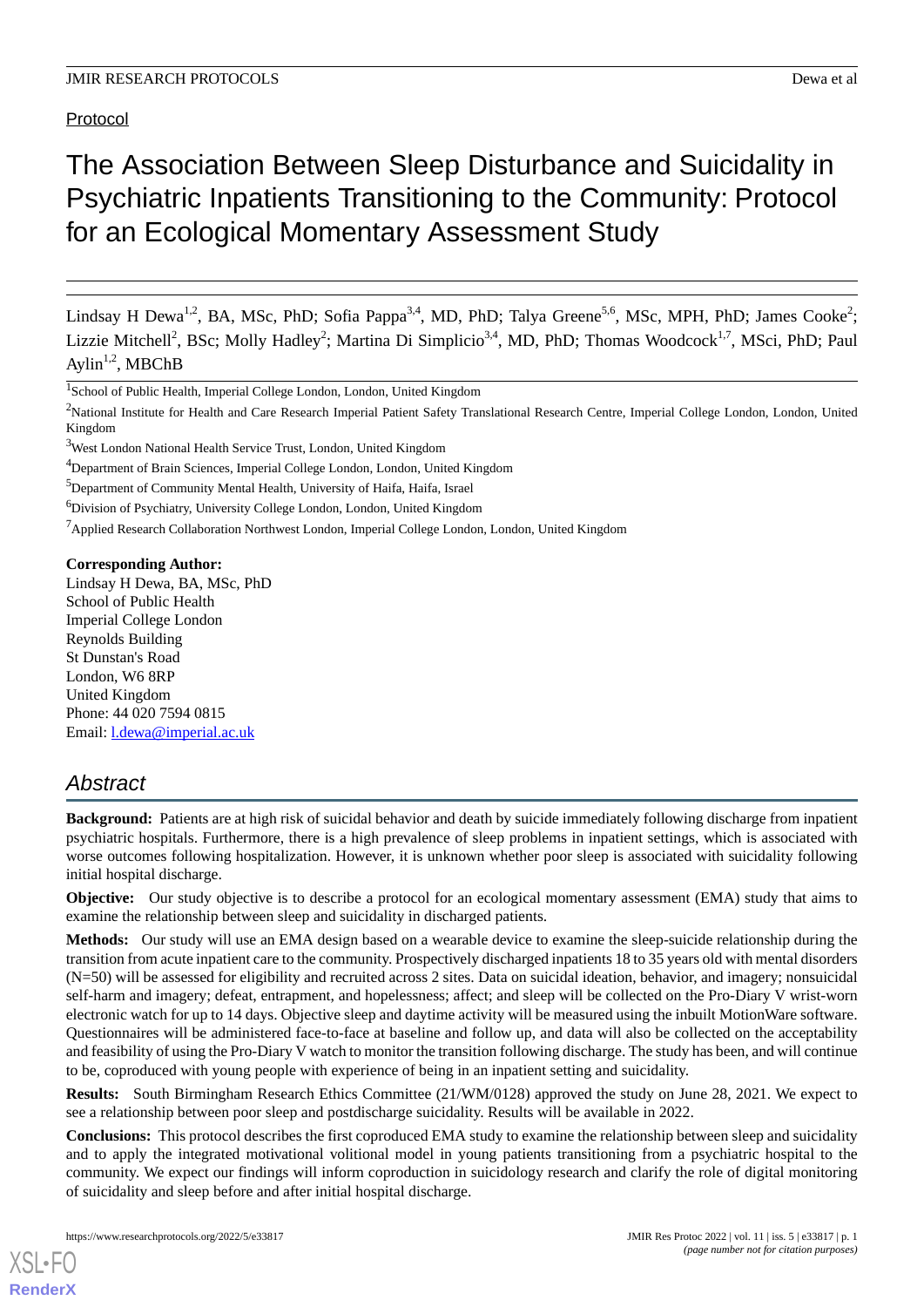**International Registered Report Identifier (IRRID):** PRR1-10.2196/33817

*(JMIR Res Protoc 2022;11(5):e33817)* doi: [10.2196/33817](http://dx.doi.org/10.2196/33817)

#### **KEYWORDS**

sleep; suicide; psychiatric inpatient; ecological momentary assessment; EMA; experience sampling; coproduction; sleep disturbance; discharge

# *Introduction*

## **Suicidal Ideation and Behavior After Psychiatric Hospital Discharge**

The prevention of suicide is a well-established goal for patient safety and a national and global public health priority. Suicide risk is increased after discharge from a psychiatric hospital [[1\]](#page-8-0), regardless of previous suicidal behavior. In the United Kingdom, there were 1988 deaths by suicide between 2008 and 2018 within 3 months of discharge from inpatient care, which amounts to 15% of all suicides [\[2](#page-8-1)]. Suicide is most frequent in the first week following discharge, making the transition period from hospital to the community one of the riskiest for suicidal behavior in adults and young people. In fact, this risk is highest on day 2, yet follow up with support services sometimes does not occur until day 7 [[3\]](#page-8-2). Thus, the first week is a critical period for immediate aftercare and treatment planning following discharge from psychiatric inpatient care. The risk is significantly increased in patients with various individual factors, including previous self-inflicted violence (eg, self-harm and suicidal behavior), intoxication, and health conditions. Risk is further elevated when patients experience insomnia, nightmares, or sleep disturbance that results in being awake at night [\[4](#page-8-3)]. This is particularly troublesome as immediate support (eg, clinical services or social support networks) is typically limited during the night.

#### **The Relationship Between Sleep, Suicidal Ideation, and Behavior**

There is increasing evidence that sleep dysfunction is an independent risk factor for suicidal ideation and behavior (SIB) [[5\]](#page-8-4). Several systematic reviews have explored the epidemiological relationship between sleep and SIB in different population groups (eg, in mixed samples [\[6](#page-8-5)], nonpsychiatric adolescent patients [\[7](#page-9-0),[8\]](#page-9-1), and psychiatric patients [[9\]](#page-9-2)), examined prospective suicide incidents, and more recently, explored the underlying mechanisms of this relationship [\[9](#page-9-2)]. All these studies have showed a strong correlation between sleep and SIB; however, most studies have been cross-sectional or retrospective in design. The temporal nature of the relationship between sleep disturbance and suicidality was the focus of the most recent systematic review [[10\]](#page-9-3). Of the 41 included studies, only 1 measured insomnia as a predictor of suicidal ideation in real time (over a 24-hour period) in the United Kingdom [[11\]](#page-9-4). The lack of studies may be due to the challenge and expense of monitoring sleep and suicidality without using self-reported data. However, the scarcity of data is problematic, since both sleep and suicidality fluctuate; therefore, current studies do not account for temporality [\[12](#page-9-5)-[15\]](#page-9-6).

## **Measuring Sleep and SIB in Real Time Using Technology**

Ecological momentary assessment (EMA) is an intensive self-report method that can be used to assess experiences, symptoms and behaviors in real-time at multiple times of the day [\[16](#page-9-7),[17\]](#page-9-8). EMA monitors people within their natural environment, usually with the aid of a smartphone or wearable smart device (such as a wrist-worn electronic watch) to reduce recall bias, leading to greater efficiency, ecological validity, and accuracy than more traditional research methods [\[18](#page-9-9)]. The use of EMA in the study of SIB has shown great promise because of its ability to monitor and identify proximal factors (eg, sleep) associated with SIB in daily routines; the use of EMA has increased dramatically in the last 5 years [\[19](#page-9-10),[20\]](#page-9-11). However, only a few EMA studies have been conducted in high-risk groups with experience of suicidal ideation and behavior during inpatient hospitalization or following discharge [\[12](#page-9-5),[21-](#page-9-12)[24\]](#page-9-13). Most recently, Glenn and colleagues [[22](#page-9-14),[25\]](#page-9-15) performed an EMA study with a 28-day period to examine the relationship between sleep and suicidality in adolescents (12-18 years old) following discharge from acute psychiatric care in the United States. Notably, EMA was deemed feasible in this high-risk group, with adherence being highest in the first week following discharge; participants found that wearing an actigraphy device (eg, a wearable device to measure the sleep-wake cycle) was acceptable. Similarly, EMA has also been deemed feasible to measure SIB in patients undergoing community mental health support [\[25\]](#page-9-15) and acceptable as a data collection method in young adult cohorts [[25,](#page-9-15)[26](#page-9-16)]. However, to our knowledge, no studies have used EMA to monitor sleep and suicidality during the transition from psychiatric inpatient care to the community.

## **Application of Sleep to the Integrated Motivational Volitional Model**

While there is increasing evidence of a prospective relationship between sleep problems and suicide, not everyone who experiences sleep problems will develop suicidal thoughts and behavior, or vice versa. Therefore, it is vital to investigate the underlying mechanisms by which disturbed sleep may lead to suicidality. The integrated motivational volitional (IMV) model is an established theoretical model that proposes that people transition from ideation to suicidal behavior because of the complex interplay of multiple factors, including core psychological mechanisms, such as defeat and entrapment, and background factors (eg, life events such as being in hospital) [[27](#page-10-0)[,28](#page-10-1)]. Littlewood and colleagues [[29](#page-10-2)] recognised the potential importance of suicidal imagery (ie, "flashforwards" of future events involving one's suicide or the aftermath of death) when studying the relationship between sleep and suicide. Moreover, suicidal imagery might also trigger entrapment or hopelessness, resulting in suicidal ideation and behavior [\[28](#page-10-1),[29\]](#page-10-2). These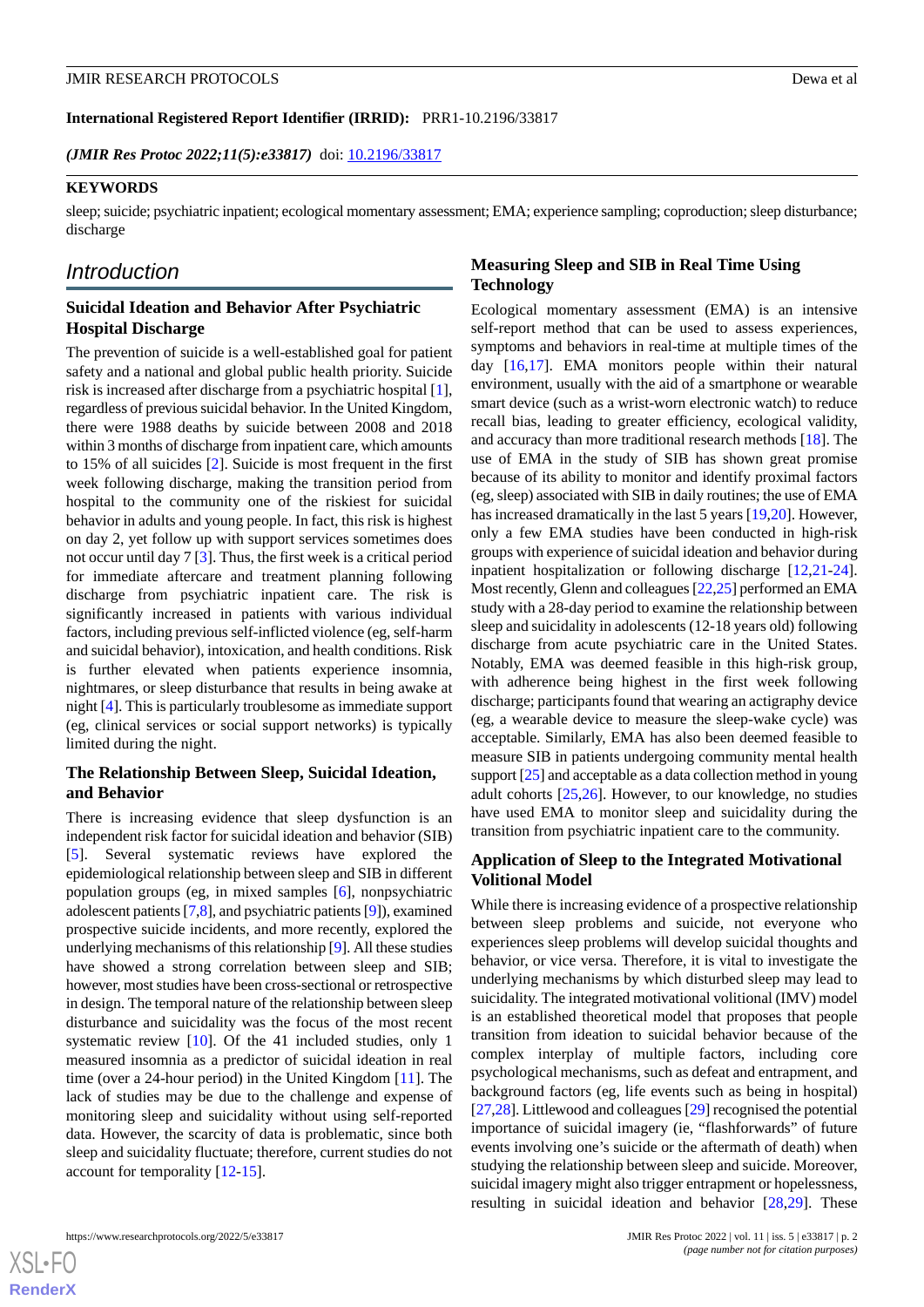conceptualizations are promising, but to date have not been examined in young adults transitioning from the hospital to the community. This proposal therefore presents a unique opportunity to address these gaps in research and patient safety in this vulnerable population.

The primary aim of this paper is to describe and outline an exploratory EMA study protocol that examines sleep as a possible measure of deterioration and a potential predictive factor for SIB in young patients during the transition period from an inpatient setting to the community. We will address the following research questions: (1) Is there a difference between predischarge and postdischarge sleep in young adult patients? (2) Does sleep disturbance pre- and postdischarge predict postdischarge SIB in young patients? and (3) Is it acceptable and feasible to use EMA to monitor SIB postdischarge in young adults?

We hypothesize that there will be a difference between pre- and postdischarge sleep in young patients (this is hypothesis 1). Additionally, based on previous research, we hypothesize that sleep disturbance (ie, insomnia and short sleep duration) postdischarge will predict SIB while controlling for depression and baseline sleep (this is hypothesis 2). We will also explore the conceptual model in our patient sample; we expect that sleep disturbance will be associated with defeat, entrapment, and hopelessness postdischarge (this is hypothesis 3). We also expect that EMA will be deemed both feasible and acceptable for inpatients transitioning from the inpatient setting to the community.

# *Methods*

# **Study Design and Setting**

This is a prospective, repeated-measures EMA study with inbuilt evaluation. Wrist-worn digital devices will be used to explore the relationship between sleep and SIB during an acute psychiatric transition while also evaluating defeat, entrapment, hopelessness, and suicidal imagery. Our conceptual model integrates key aspects of the IMV model [\[27](#page-10-0),[28\]](#page-10-1) and is one of only two psychological models to integrate sleep [\[29](#page-10-2)] ([Figure](#page-2-0) [1\)](#page-2-0).

Recruitment will take place in 2 acute psychiatric hospitals in West London that provide support and care for mental health problems or mental health crises (Hammersmith and Fulham Mental Health Unit and Lakeside Mental Health Unit). EMA using smartphones is a practical option; however, it is difficult to accurately measure the sleep-wake cycle with this method [[30\]](#page-10-3) and there are potential privacy issues [\[31](#page-10-4)] in retrieving data due to connectivity; moreover, some patients might not have access to a smartphone within an acute hospital environment in England. Hence, we opted for the Pro-Diary V device (Camntech), which has inbuilt actimetry, and short questionnaires as the most viable options for accuracy and ease of use within the flow of daily life.

<span id="page-2-0"></span>**Figure 1.** Adapted conceptual model of sleep and suicide in young transitioning inpatients.



# **Ethics Approval**

This study received ethical approval from South Birmingham Research Ethics Committee (21/WM/0128) on June 28, 2021. The study will be registered on the Observational Studies Register.

# **Eligibility**

[XSL](http://www.w3.org/Style/XSL)•FO **[RenderX](http://www.renderx.com/)**

Participants will be inpatients in an acute psychiatric ward due to be discharged within a 4-week period, age 18 to 35 years old,

with a diagnosis of a mental disorder confirmed by the Structured Clinical Interview from the Diagnostic and Statistical Manual of Mental Disorders, Fifth Edition, in their clinical records [[18\]](#page-9-9). Participants will be excluded if they are outside the age range, not fluent in English, or using sleep medication (ie, hypnotic medication such as zopiclone or zolpidem). We will not exclude participants on anxiolytics (ie, benzodiazepines) as most patients discharged will likely be on medication with some sedative effect.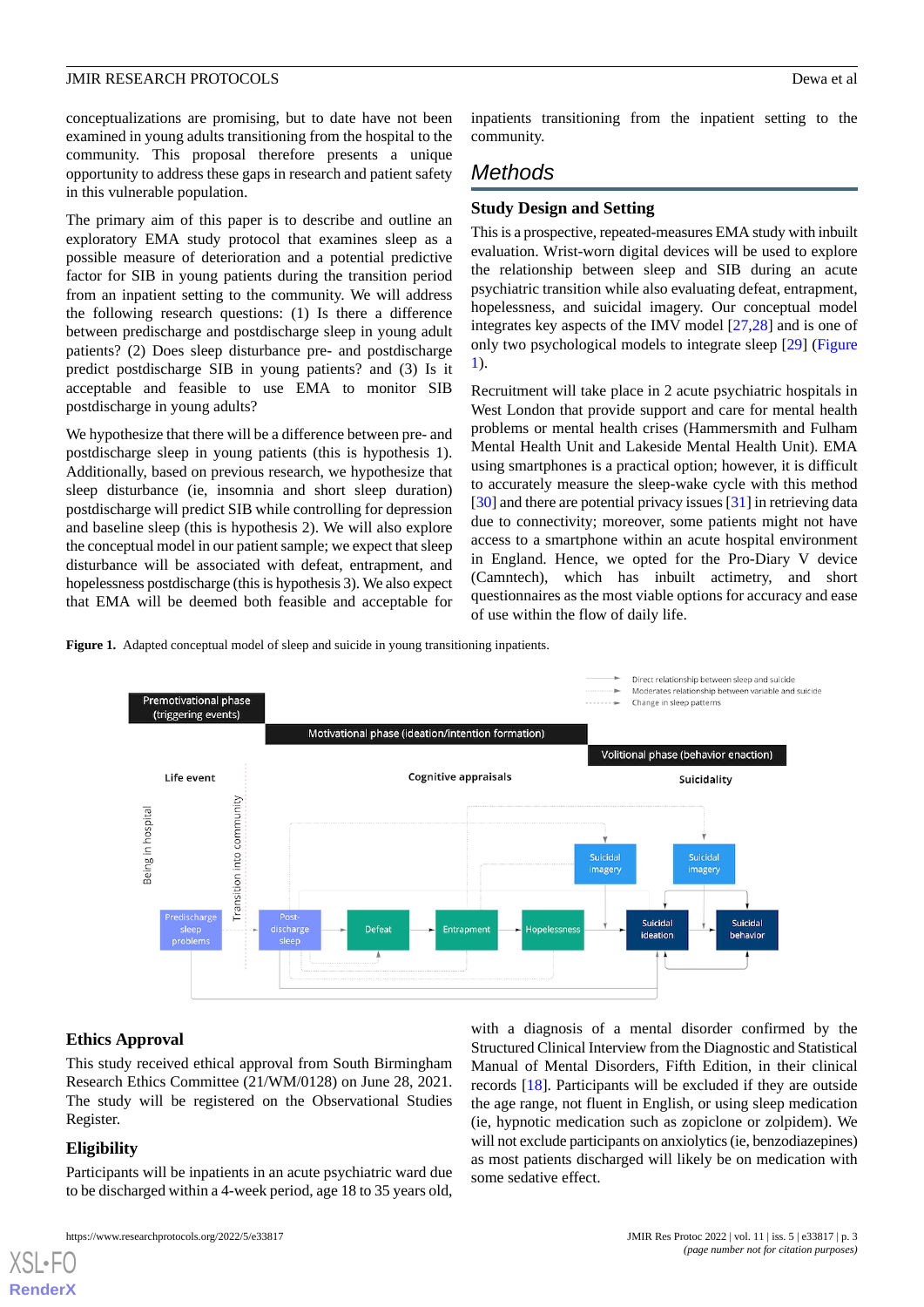# **Recruitment**

Clinicians at West London National Health Service (NHS) Trust (WLT) will initially approach eligible participants in the acute psychiatric hospitals participating in the study. Prospective participants will be given an information sheet and asked if they would be happy for a researcher to approach them. If they agree, a trained researcher will approach them, explain the study, and answer any questions. After at least 24 hours, the patient will be approached for a second time to ask if they would be happy to take part in the study; consent will then be obtained.

# **Procedure**

Following screening and informed consent, key demographic factors will be collected via medical records. These will include gender, age, ethnicity, marital status, length of time in hospital, mental health diagnosis, prescribed medication (historic and current), sleep history, family history of suicide, previous suicidal thoughts, and suicide plans and attempts. The researcher will then administer the baseline questionnaires face-to-face at a date and time convenient to the participant.

The researchers will then brief each participant during a 15-minute one-on-one session on the purpose of the Pro-Diary V watch, procedures needed to complete the study, and the method of using the watch, and will give accompanying written guidance on how to use the wearable device (eg, not to take the watch off unless having a shower or bath, how to use the menus, and how to answer the questions). The researchers will show the participants a demonstration version of the Pro-Diary V

watch (demo beeps will be enabled for user training), and will prompt the participants with a timed questionnaire to allow the participants to learn the operation of the device. The participants will not need to charge the watch, as it has a battery life longer than the duration of the data collection period. The researchers will go through the written guidance with the participants to make sure they have a good understanding of what is expected of them and will answer any questions they might have. Selected onsite staff at each inpatient unit will be trained in the use of the watch and will assist the participants daily until discharge.

The participants will wear the watch for a maximum of 14 days, including 1 to 4 days before discharge, to determine the baseline profile and a minimum of 10 days after discharge (ie, the riskiest period for SIB and death by suicide). During this period, the watch will prompt each participant 4 times per day by vibrating to answer brief questions [\(Figure 2](#page-3-0), [Figure 3\)](#page-4-0). The start point of the daily prompts will be decided by each participant based on their sleep-wake schedule. The start point of the day will normally be 30 minutes after their usual waking time. Between-prompt intervals will be delivered using a fixed time sampling schedule. Fixed time points were chosen to reduce study burden in this high-risk group of participants and increase compliance. Participants will be able to delay the prompt for 20 minutes if they are not able to answer straight away (eg, if they are undergoing inpatient activity). Each participant will receive a £15 (US \$18.78) e-voucher after each stage (ie, they will receive a voucher after baseline assessment, after EMA, and after follow-up assessment), following a suggestion by our young coresearchers.

<span id="page-3-0"></span>

|  | Figure 2. Study schedule. EMA: ecological momentary assessment. |  |
|--|-----------------------------------------------------------------|--|
|  |                                                                 |  |

|                                 | Inpatient |         |         |         | <b>Community</b>                                          |         |         |         |         |         |         |         |         |         |        |         |         |
|---------------------------------|-----------|---------|---------|---------|-----------------------------------------------------------|---------|---------|---------|---------|---------|---------|---------|---------|---------|--------|---------|---------|
|                                 |           |         |         |         | <b>Days</b><br>$-1$ 0 1 2 3 4 5 6 7 8 9 10 11 12 13 14 15 |         |         |         |         |         |         |         |         |         |        |         |         |
|                                 |           |         |         |         |                                                           |         |         |         |         |         |         |         |         |         |        |         |         |
| <b>Enrollment</b>               |           |         |         |         |                                                           |         |         |         |         |         |         |         |         |         |        |         |         |
| Information                     | *         |         |         |         |                                                           |         |         |         |         |         |         |         |         |         |        |         |         |
| <b>Eligibility screen</b>       | $\ast$    |         |         |         |                                                           |         |         |         |         |         |         |         |         |         |        |         |         |
| Informed consent                |           | $\star$ |         |         |                                                           |         |         |         |         |         |         |         |         |         |        |         |         |
| Instructions on Pro-Diary V use |           | $\star$ |         |         |                                                           |         |         |         |         |         |         |         |         |         |        |         |         |
| Given Pro-Diary V               |           | $\ast$  |         |         |                                                           |         |         |         |         |         |         |         |         |         |        |         |         |
|                                 |           |         |         |         |                                                           |         |         |         |         |         |         |         |         |         |        |         |         |
| <b>Assessments</b>              |           |         |         |         |                                                           |         |         |         |         |         |         |         |         |         |        |         |         |
| <b>Baseline</b>                 |           | $\star$ |         |         |                                                           |         |         |         |         |         |         |         |         |         |        |         |         |
| EMA (days 1-14)                 |           |         | $\star$ | $\star$ | $\star$                                                   | $\star$ | $\star$ | $\star$ | $\star$ | $\star$ | $\star$ | $\star$ | $\star$ | $\star$ | $\ast$ | $\star$ |         |
| Follow-up                       |           |         |         |         |                                                           |         |         |         |         |         |         |         |         |         |        |         | $\star$ |
| Adverse events                  |           | $\star$ |         |         |                                                           |         |         |         | $\star$ |         |         |         |         |         |        | $\star$ |         |
| Follow-up                       |           |         |         |         |                                                           |         |         |         |         |         |         |         |         |         |        |         | $\star$ |
|                                 |           |         |         |         |                                                           |         |         |         |         |         |         |         |         |         |        |         |         |
| <b>Check ins and debrief</b>    |           |         |         |         |                                                           |         |         |         |         |         |         |         |         |         |        |         |         |
| Researcher check in             |           |         |         |         |                                                           | $\ast$  |         |         |         |         | *       |         |         |         |        | *       |         |
| Debrief                         |           |         |         |         |                                                           |         |         |         |         |         |         |         |         |         |        |         | *       |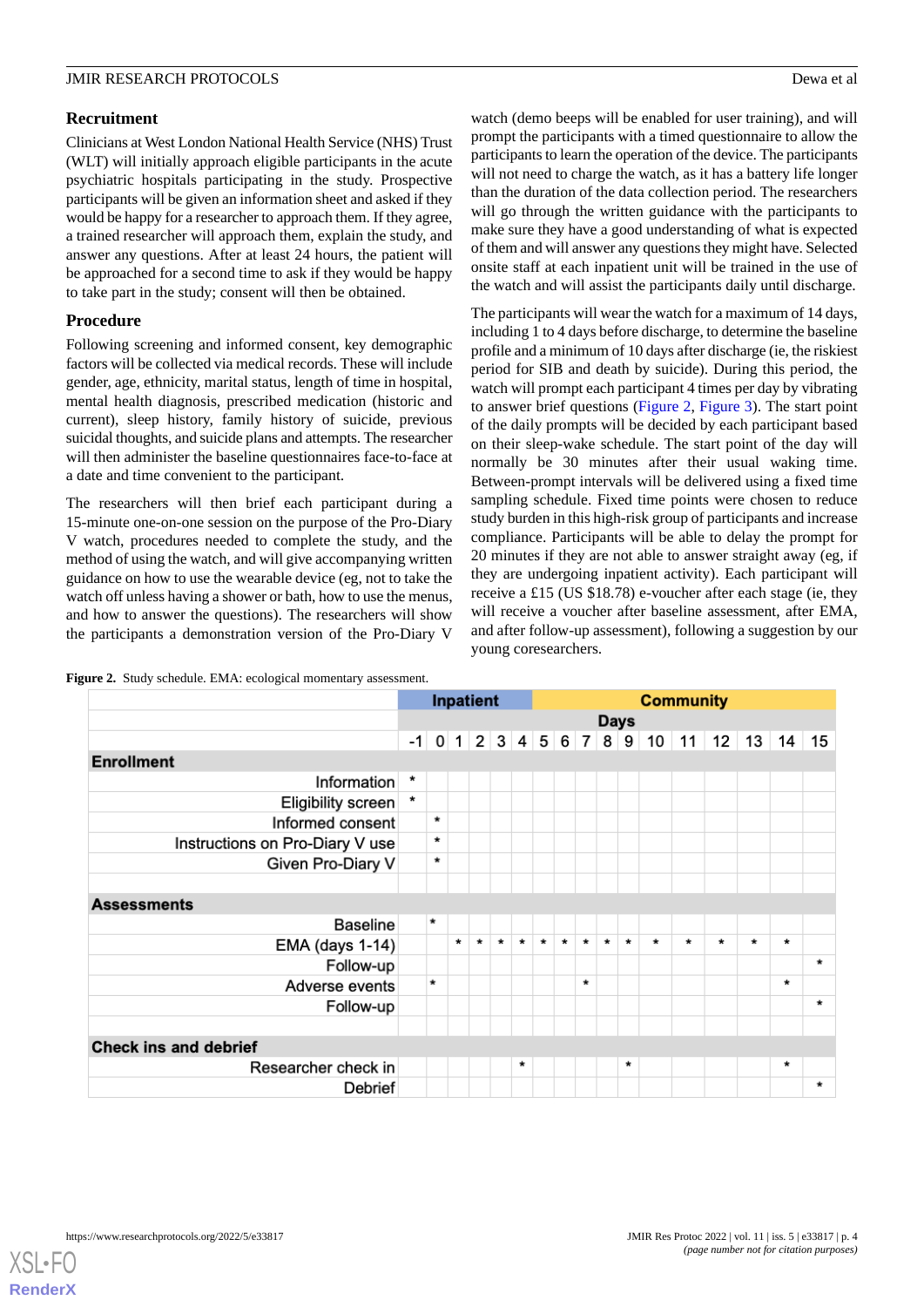<span id="page-4-0"></span>Figure 3. Example of Pro-Diary V watch with question about suicidal ideation.



After discharge, the participants will receive 2 follow-up calls (once a week) to resolve any problems arising from the EMA method and the use of the watch, including technical issues, and to answer any queries from the participants, following existing guidance [\[32](#page-10-5)]. The researchers will contact the participants again toward the end of the EMA period to arrange a date to administer the follow-up questionnaires. The researchers will administer the questionnaires face-to-face in a private room at a WLT community site at a time convenient to the participant. At the end of the study period, deidentified EMA data will be collected from each participant, downloaded to a secure enclave at Imperial College London, and analyzed within the secure platform.

#### **Patient and Public Involvement**

This study will build on our extensive experience of working with young people with mental health difficulties [\[26](#page-9-16),[33](#page-10-6)[,34](#page-10-7)] to conduct meaningful patient and public involvement. We issued a call for young people with experience of psychiatric inpatient care and suicidality (eg, ideation or behavior) in November 2020 through existing advisory groups, email distribution lists, and social media (eg, Twitter) and asked prospective participants to fill out a short application form. After internal selection, 3 participants were selected to inform most research stages, serving as coresearchers. These coresearchers were consulted on (1) design and ethics, (2) recruitment, (3) management, (4) data interpretation, (5) dissemination of findings, and (6) evaluation. The coresearchers have already reviewed the research documentation (eg, the information sheet, protocol, and consent form) and subsequently, changes were made to the documents. For example, the language was revised into plain English and the "nightmares" variable was added to the design. A recruitment poster was also coproduced with the coresearchers. One coresearcher also attended the NHS Research Ethics Committee meeting. The coresearchers have been trained in a basic understanding of EMA and sleep. Based on a

suggestion from a previous coresearcher, [\[26](#page-9-16)] we expect to cofacilitate a face-to-face "meet and greet" event at the acute hospital for the research team to meet the potential study participants and encourage participation. We have set up a project-specific WhatsApp (Facebook Inc) group to make sure everyone is easily involved in decision-making, and we will have 4 virtual team meetings per year on Zoom (Zoom Inc). Coresearchers will also be listed as coauthors on all study outputs, including academic papers. Disclosure and Barring Service certificates have been obtained or are currently being obtained for coresearchers to ensure that all are deemed capable of safely interacting with patients with mental health difficulties.

#### **Baseline and Follow-up Questionnaires**

Participants will complete a baseline assessment ([Table 1\)](#page-5-0) that will cover sleep with the Sleep Condition Indicator (SCI) and Pittsburgh Sleep Quality Index (PSQI) [\[35](#page-10-8),[36\]](#page-10-9), nightmares with the Disturbing Dream and Nightmare Severity Index [[37\]](#page-10-10), sleep environment with the Hospital Environment Sleep Questionnaire [[38\]](#page-10-11), affect with the Positive and Negative Affect Scale [[39\]](#page-10-12), depression with the Patient Health Questionnaire (PHQ-9) [\[40](#page-10-13)], anxiety with Generalized Anxiety Disorder-7 scale [\[41](#page-10-14)], defeat and entrapment with the Short Defeat and Entrapment Scale [[42\]](#page-10-15)), mental imagery with the Impact of Future Events Scale [[43\]](#page-10-16), and lifetime suicidal and nonsuicidal ideation and behavior with the Self-injurious Thoughts and Behavior Interview [[44\]](#page-10-17). Additional follow-up questions will cover medication use, access to hospital and primary care, and informal or formal support received since discharge. Questions on the acceptability of using EMA and a wearable device to monitor the transition were adapted from another study that used EMA (questions included, for example, "I found the questions easy to understand" [\[45](#page-10-18)]) or were included after discussion with the study authors and our wider team. Feasibility will be measured by participation rate, adherence to the EMA protocol, and adherence to wearing the device.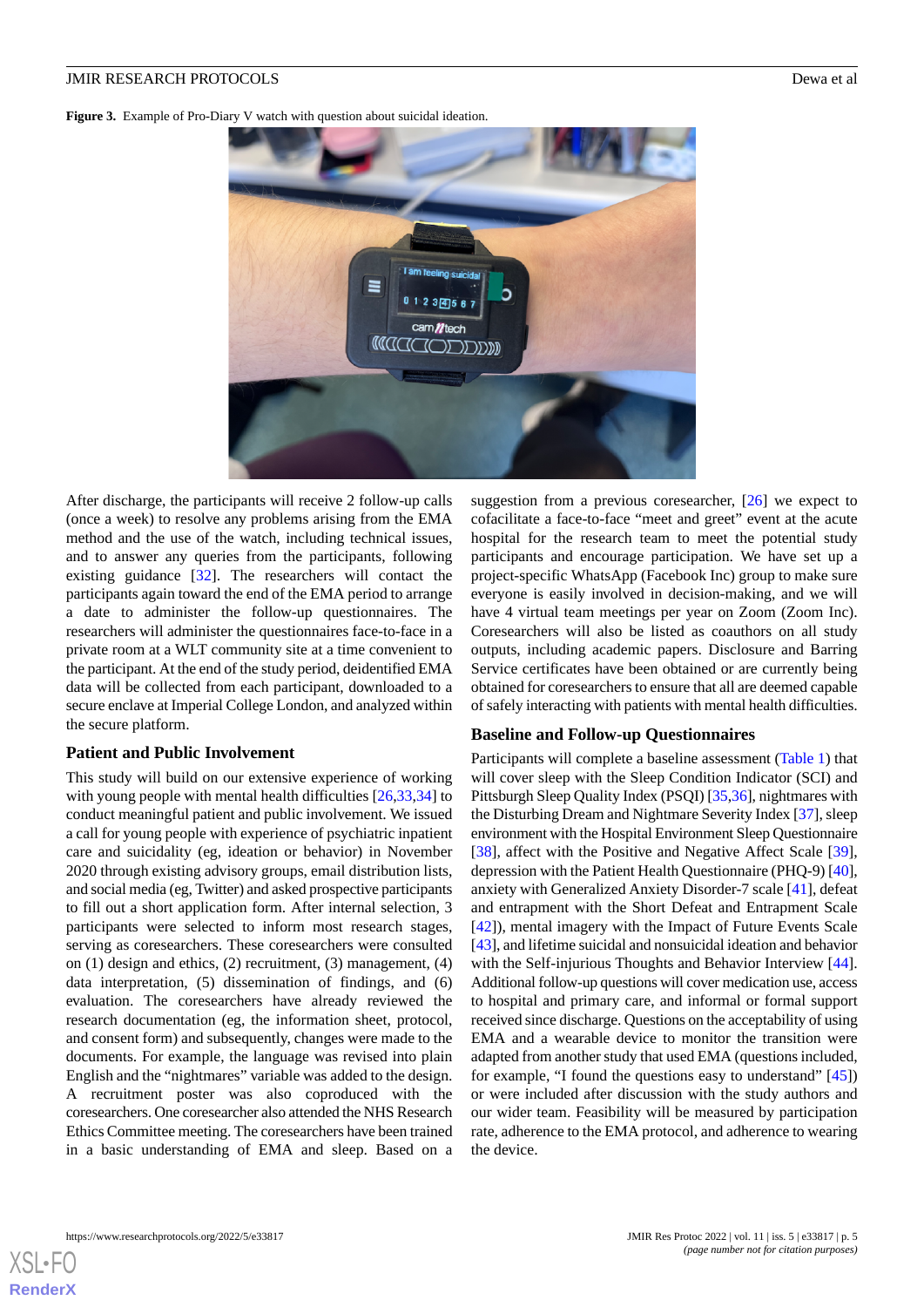<span id="page-5-0"></span>**Table 1.** Baseline and follow-up measures.

| Variable                                                                              | Ouestionnaire                                                                                                                                              | Items            | Scoring                                                             | Used at baseline, follow<br>up, or both             |
|---------------------------------------------------------------------------------------|------------------------------------------------------------------------------------------------------------------------------------------------------------|------------------|---------------------------------------------------------------------|-----------------------------------------------------|
| Sleep environment                                                                     | <b>Hospital Environment Sleep Questionnaire</b>                                                                                                            | 16               | $0 - 64$                                                            | <b>Baseline</b>                                     |
| Sleep                                                                                 | Sleep Condition Indicator                                                                                                                                  | 8                | $0 - 32$                                                            | <b>Both</b>                                         |
| Sleep                                                                                 | Pittsburgh Sleep Quality Index                                                                                                                             | 19               | $0 - 21$                                                            | <b>B</b> oth                                        |
| Nightmares                                                                            | Disturbing Dream and Nightmare Severity Index                                                                                                              | 6                | Unique to item                                                      | <b>B</b> oth                                        |
| Affect                                                                                | Positive and Negative Affect Scale                                                                                                                         | 20               | $10-50$                                                             | Both                                                |
| Depression                                                                            | Patient Health Questionnaire-9                                                                                                                             | 9                | $0 - 27$                                                            | Both                                                |
| Anxiety                                                                               | Generalized Anxiety Disorder-7 scale                                                                                                                       | 7                | $0 - 21$                                                            | Both                                                |
| Mental imagery                                                                        | <b>Impact of Future Events Scale</b>                                                                                                                       | 24               | $0 - 96$                                                            | Both                                                |
| Defeat and entrapment                                                                 | Short Defeat and Entrapment Scale                                                                                                                          | 8                | $0-16$ for defeat and $0-16$<br>for entrapment                      | <b>Both</b>                                         |
| Lifetime and current suicidal<br>and nonsuicidal self-injury<br>ideation and behavior | Self-injurious Thoughts and Behavior Interview-<br><b>Short Form</b>                                                                                       | N/A <sup>a</sup> | Unique to item, includ-<br>ing open ended, counts,<br>and 0-4 scale | Baseline (lifetime) and<br>follow up (current only) |
| Feasibility and acceptability                                                         | Bespoke questionnaire designed to measure feasibil-<br>ity and acceptability of ecological momentary assess-<br>ment for mental health following discharge | -10              | 1-50 and open ended                                                 | Follow up                                           |

 $a$ N/A: not applicable.

#### **EMA Measures**

EMA items were selected according to use in previous studies [[46\]](#page-10-19), adapted from standardized measures, or taken from the experience sampling methodology (ESM) item repository [\[47](#page-10-20)] ([Table 2](#page-6-0) and [Table 3](#page-6-1)). Some were adapted after discussion with the young coresearchers. For example, "Right now, I am feeling suicidal" was revised to "Right now, I feel suicidal," as it was deemed simpler to read and more in line with the structure of the other items. Similarly, questionnaire density, sampling scheme, and momentary assessment frequency were informed by the considerations of the coresearchers, by the characteristics

of the high-risk population, and by previous literature. Previous literature shows that participants in studies with a shorter duration and a lower number of question prompts per day had higher compliance [\[48](#page-10-21)]. Therefore, we considered that minimizing the number of prompts per day and limiting the study period to 14 days would result in the highest participant compliance rate [\[21](#page-9-12)]. We discussed this idea with the coresearchers and decided that 4 was a reasonable number of prompts. This was based on consideration of the high-risk population and an opinion that 4 prompts did not impose an undue burden and would still provide enough data to capture different times of the day.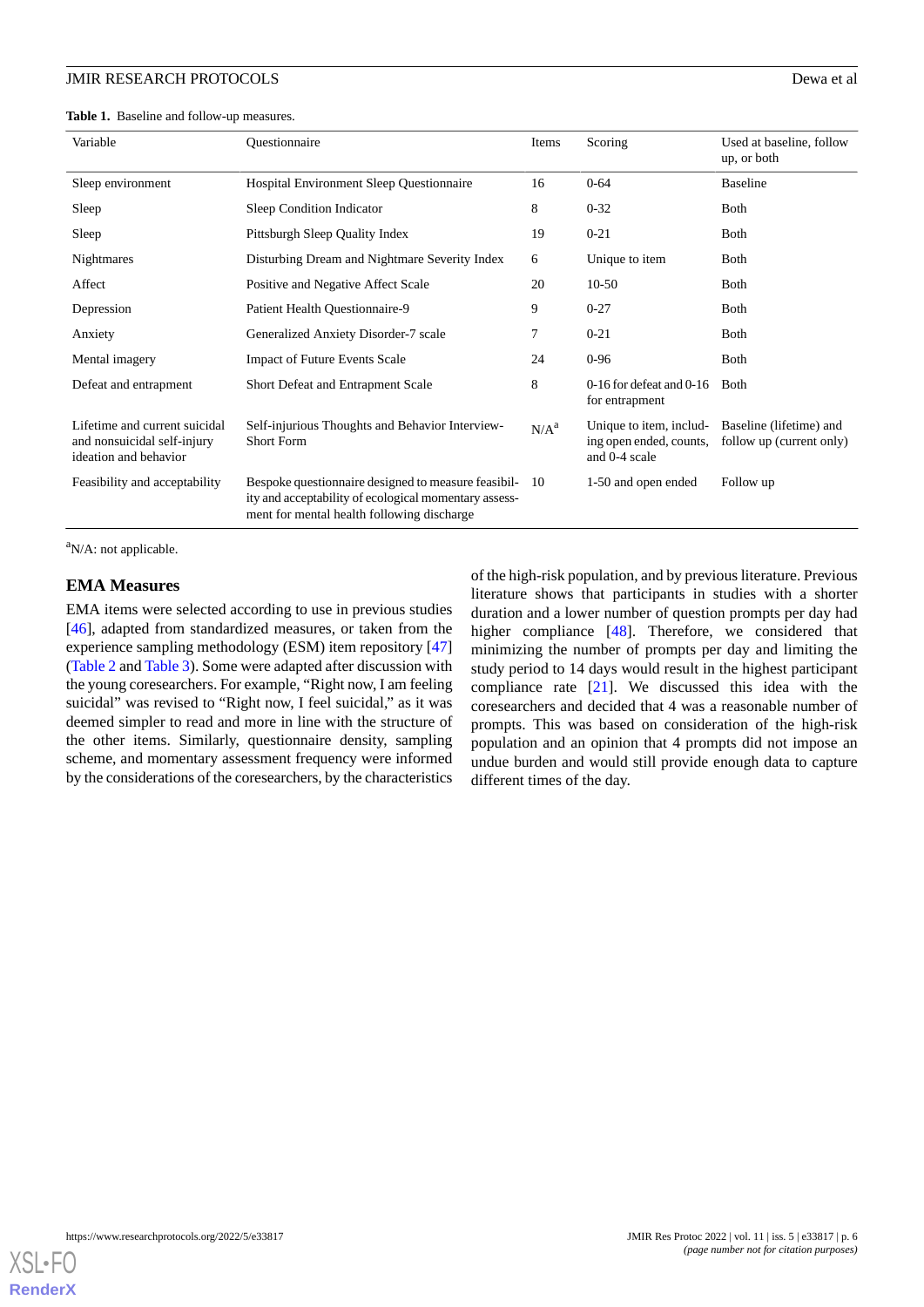<span id="page-6-0"></span>Table 2. Ecological momentary assessment measures. Measures were taken 4 times daily and used a 7-point Likert scale, ranging from 1 ("not at all") to 7 ("very much so").

| Variable                     | Item                                                                                                                                                                        |
|------------------------------|-----------------------------------------------------------------------------------------------------------------------------------------------------------------------------|
| Suicidal ideation $[11]$     | Right now, I feel suicidal                                                                                                                                                  |
| Self-harm ideation $[46]$    | Right now, I feel like harming myself without the intention to die                                                                                                          |
| Defeat $[42]$                | Right now, I feel defeated by life<br>Right now, I feel powerless                                                                                                           |
| Entrapment [42]              | Right now, I feel trapped<br>Right now, I want to escape my emotional pain                                                                                                  |
| Positive affect <sup>a</sup> | Right now, I feel excited<br>Right now, I feel cheerful<br>Right now, I feel satisfied<br>Right now, I feel relaxed                                                         |
| Negative affect <sup>a</sup> | Right now, I feel stressed<br>Right now, I feel irritated<br>Right now, I feel anxious<br>Right now, I feel sad<br>Right now, I feel insecure<br>Right now, I feel hopeless |

<span id="page-6-1"></span> $a$ Taken from the experience sampling methodology (ESM) item repository [\[47\]](#page-10-20).

#### **Table 3.** Daily measures.

| Variable                         | Item                                                                                                                                      | Frequency             | Response scale      |
|----------------------------------|-------------------------------------------------------------------------------------------------------------------------------------------|-----------------------|---------------------|
| Suicidal behavior                | I tried to kill myself today                                                                                                              | Last beep of the day  | Binary <sup>a</sup> |
| Self-harm                        | I have self-harmed today                                                                                                                  | Last beep of the day  | Binary              |
| Suicidal imagery                 | I have had images of making a suicide attempt today                                                                                       | Last beep of the day  | Binary              |
| Self-harm imagery                | I have had images of hurting myself today                                                                                                 | Last beep of the day  | <b>Binary</b>       |
| Nightmares $[49]$                | Did you have nightmares of a traumatic experience last night?                                                                             | First beep of the day | <b>Binary</b>       |
| Subjective sleep parameters [50] | What time did you get into bed?                                                                                                           | First beep of the day | Time                |
|                                  | What time did you try and to go to sleep?                                                                                                 | First beep of the day | Time                |
|                                  | How long did it take you to fall as leep?                                                                                                 | First beep of the day | Minutes             |
|                                  | How many times did you wake up, not counting your final awakening? First beep of the day<br>In total, how long did these awakenings last? |                       | Number              |
|                                  | What time was your final awakening?                                                                                                       | First beep of the day | Time                |
|                                  | What time did you get out of bed for the day?                                                                                             | First beep of the day | Time                |
|                                  | How would you rate the quality of your sleep?                                                                                             | First beep of the day | Likert <sup>b</sup> |

<sup>a</sup>In binary scales, 0 indicated "no" and 1 indicated "yes."

<sup>b</sup>Five-point Likert scale, ranging from 1 ("very poor") to 5 ("very good").

#### **Objective and Subjective Sleep Parameters**

A total of 5 key parameters will be objectively measured via inbuilt actimetry in the Pro-Diary V watch: total sleep time, sleep efficiency, wake after onset, sleep latency, and the number of awakenings. The same parameters will be measured through self-reporting using the Pro-Diary V software sleep diary, based on the Consensus Sleep Diary [[50\]](#page-11-1), to validate the objective reporting. This is recommended practice to establish the key period for analyzing sleep parameters [[51\]](#page-11-2).

[XSL](http://www.w3.org/Style/XSL)•FO **[RenderX](http://www.renderx.com/)**

#### **Statistical Analysis**

The lme4 and nlme R CRAN packages (CRAN R Project) for mixed effects models will be used. We will measure subjective sleep and objective sleep (via actigraphy) separately; this will be accounted for in independent models. Suicidal ideation will be measured multiple times a day. We will calculate the next-day worst point levels (eg, the highest score each day) for the suicide parameters [\[22](#page-9-14)] (eg, postdischarge sleep and early morning suicidal ideation), as this is deemed to be the best predictor of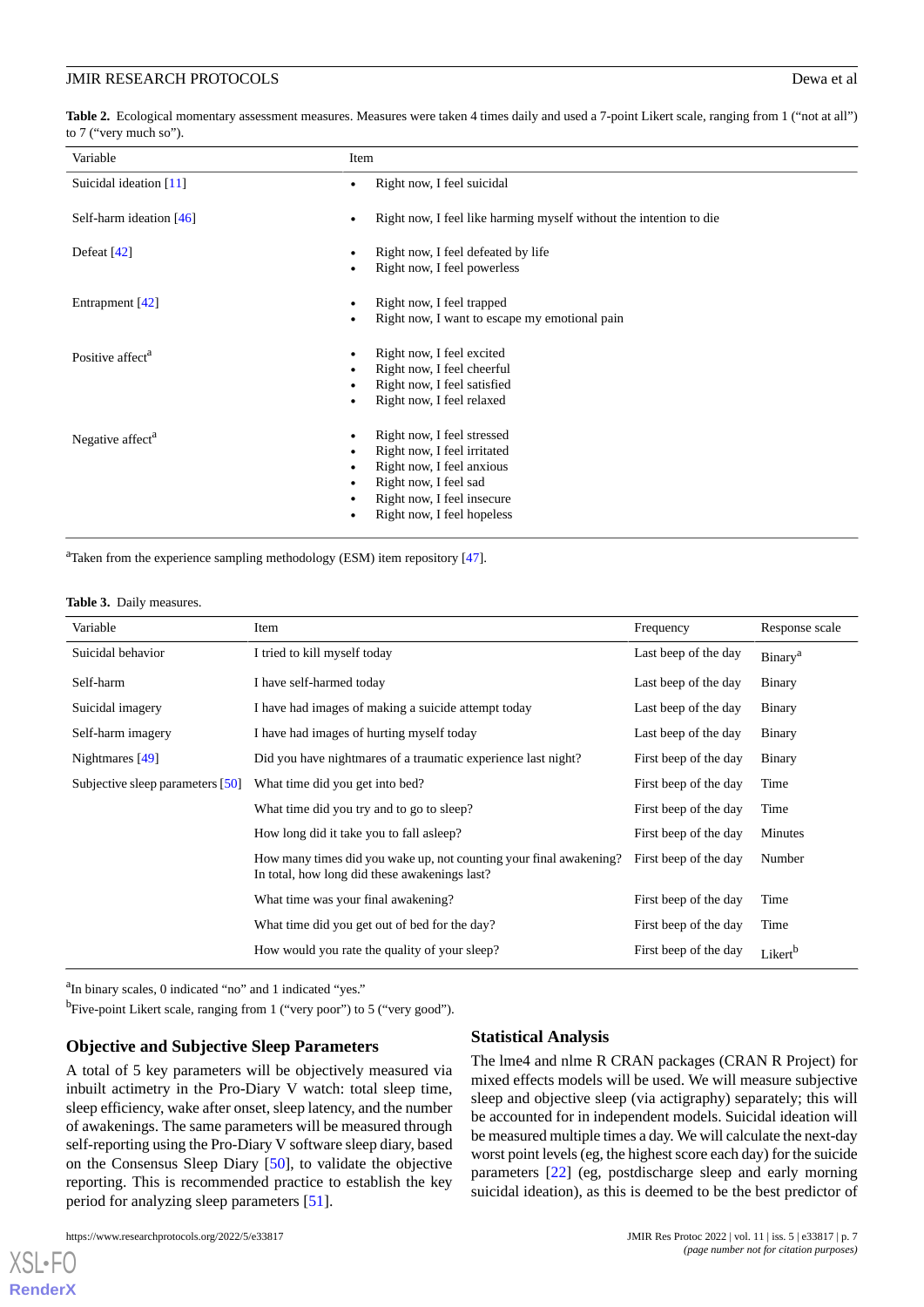suicidal behavior [[52\]](#page-11-3). In the first instance, analysis will be conducted to answer the primary research questions and hypotheses with specified confounders. A secondary analysis will be conducted for more exploratory work and to determine the conceptual model relationships between subjects and data. To address hypothesis 1, we will analyze both person-level baseline sleep problems (determined by the SCI and PSQI) and within-person sleep diary predictors (determined by EMA and actigraphy). We will first compare baseline sleep problems for mean values and follow-up mean values with the *t* test. Next, we will conduct a linear regression analysis to examine the grand-mean centered daily level (within-person) sleep diary variables from the night before (total sleep time, sleep efficiency, wake after onset, sleep quality, sleep latency, the number of awakenings, and nightmares) in the inpatient hospital (days 1-4) and post-discharge sleep parameters by data number (ie, time-related variables). A similar approach will be taken with the actigraphy data. To address hypothesis 2, all models will have random intercepts and use either postdischarge worst-point suicidal ideation across any day (days 5-14) or day-level suicidal behavior. Our first mixed effects model will include EMA (day level) sleep parameter predictors: total sleep time, sleep efficiency, wake after onset, sleep quality, sleep latency, the number of awakenings, and "nightmares." Our second mixed effects model will add person-level variables, including baseline sleep (SCI and PSQI) and depression (PHQ-9). Our final model will add in the interactions between ESM day-level parameters and person-level variables that are significant (*P*<.05). The same models will be applied for the secondary outcomes (nonsuicidal self-injury ideation and behavior), and objective sleep parameters (the actigraphy data). We will then explore the conceptual model and specifically address hypothesis 3. We will use separate mixed effects models to examine the impact of EMA (momentary) entrapment, defeat, and hopelessness on awakening suicidal ideation (the start of day prompt) while moderating for each day-level sleep parameter predictor (EMA and actigraphy).

#### **Sample Size Calculation**

Sample size calculations for EMA studies differ from traditional calculations due to the inherent multi-level structure of the design, with multiple assessment periods. However, to answer our primary research question (ie, "Does sleep disturbance preand postdischarge predict postdischarge SIB in young patients?), we need to calculate our sample size based on 3 levels of data: momentary assessments nested within days, nested within persons. Specifically, these are day-level observations of suicide (the worst point level for suicidal ideation among 4 momentary assessments) and sleep. In the absence of pilot data for this specific population, we estimated sample size based on several factors. First, the only 2 (to our knowledge) ESM studies [\[11](#page-9-4)[,22](#page-9-14)] that examined sleep and suicide with similar clinical populations had roughly 50 participants (N=48 and N=51, respectively). Second, from this, we noted that a sample size of 50 was recognized as an acceptable sample size number for multi-level analyses, in line with guidance and simulation studies [[53\]](#page-11-4). Third, we entered a sample size of 50 into an EMA calculator [[54\]](#page-11-5) to estimate the power with 14 days and 1 response (the worst point level of suicidal ideation) per day. This showed that

 $XS$ -FO **[RenderX](http://www.renderx.com/)**

a total of 50 participants was sufficient to achieve 90% power and detect large effect sizes, allowing for a 75% completion rate. To guard against possible dropout or incomplete EMA completion, we will dedicate time to the initial EMA briefing session with the participants and regularly check in with them to help maximize retention, in line with previous guidance [\[55](#page-11-6)] Notably, to our knowledge, few ESM studies have given justifications for sample size; therefore, we have tried to be as transparent as possible about our calculations. We will also extend the recruitment period if required. If there are missing data, we will apply maximum likelihood estimation to allow all data to be testable across the multilevel modeling.

#### **Ethical Approval, Considerations and Safeguarding**

Ethical approval was obtained from NHS Ethics Committee and Health Research Authority (21/WM/0128). Upon discharge, as part of standard care, participants will receive a leaflet containing key contact details for their community support team and an additional booklet containing key numbers for each relevant informal support service (eg, Shout and Samaritans). These were co-designed with young people with lived experience. Participants will also be contacted by a member of the community mental health team within a week of discharge.

All participants involved in the study will be assessed for suicidal ideation and behavior at each EMA assessment using brief questions. After each assessment, a message will be displayed on the Pro-Diary V watch giving them contact information for their mental health services. This will be either their clinical team or the 24-hour single point of access (telephone number 0300 1234 244 in the United Kingdom); they will also be advised to go to the emergency department at their nearest hospital or call Shout—a 24-hour, 7-day-a-week crisis text line (available at 85258 in the United Kingdom) that aims to bring texters from a "hot moment" to "cool calm" through active listening and collaborative problem solving. Live, trained crisis counsellors receive text messages and immediately respond from a secure online platform. Participants will also be called by the researcher every week for a study check in.

Throughout the study, participants may be become incapacitated or rehospitalized and will therefore will be unable to continue. If this happens, we will contact the participant, if we are able to, and collect the wearable device. If we cannot contact the participant, we will ask the study inpatient clinician to collect it for us. We will explain that the data collected up until the point of being rehospitalized will be included in the data analysis, in line with the consent form and information sheet declaration.

# *Results*

Study recruitment was due to start in November 2021, and we expect results to be available in 2022. To date, we have reflected on the working relationship with the young coresearchers across each research stage. Researcher and coresearcher reflections indicate that establishing and maintaining a safe environment for open discussion and continued communication (eg, via a WhatsApp group) have been vital to effectively share power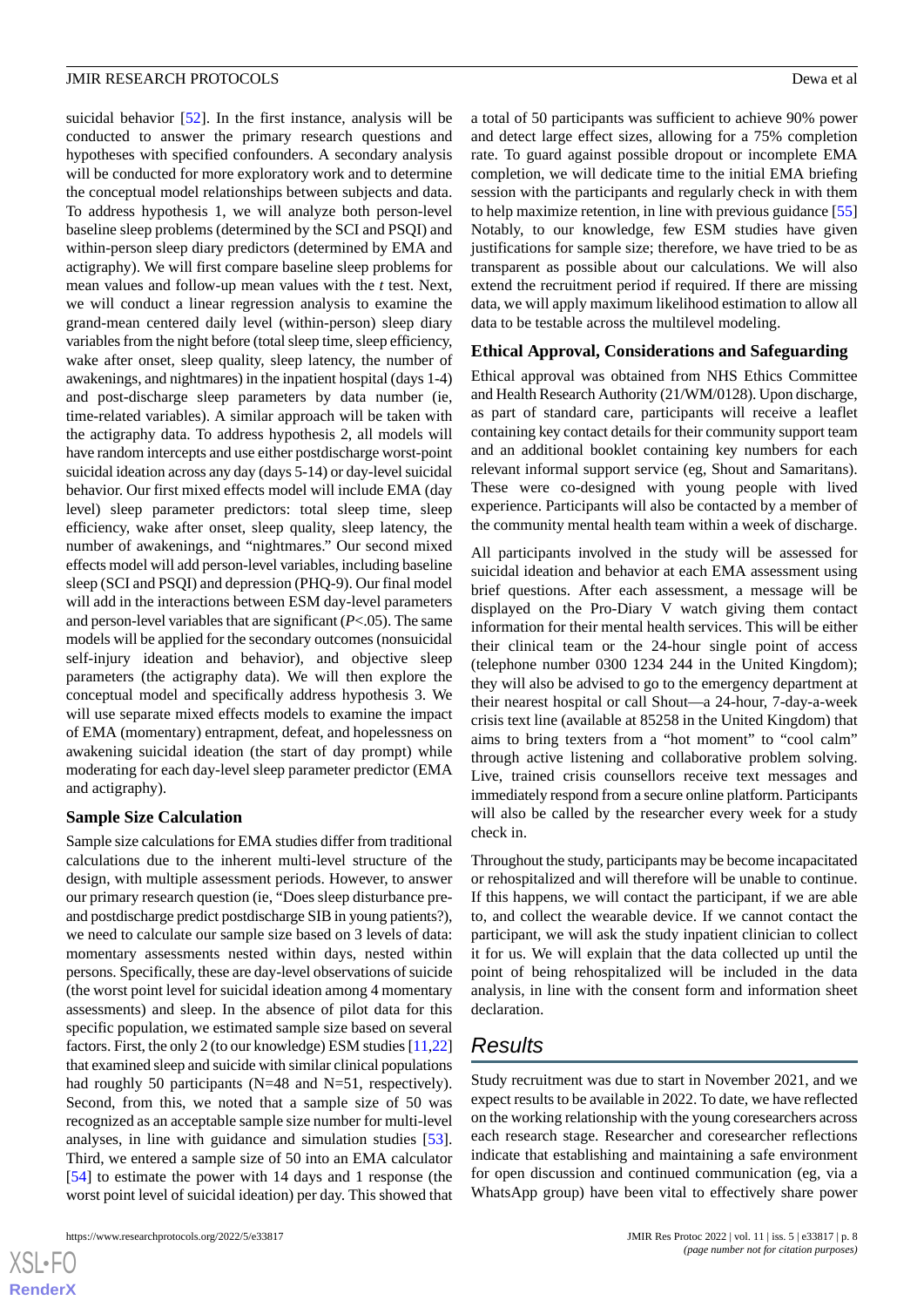and decision-making. Safeguarding and support needs for both coresearchers (eg, an individualized strategy) and researchers (eg, clinical supervision) have also been particularly evident. To date, the coproduced design, recruitment poster, documentation (eg, the information sheet, protocol, and consent form), and this research paper have demonstrated significant impact.

# *Discussion*

EMA is a promising methodology that could monitor and identify factors (eg, sleep) associated with suicidality. In our qualitative study, we found that wearables were deemed acceptable and feasible by young patients to monitor sleep and activity and to detect mental deterioration [[26\]](#page-9-16). However, it is unknown if wearables can be used in the real world to measure sleep and activity. This study is a unique opportunity to address these gaps in research and patient safety in this vulnerable population. We expect to find a relationship between poor sleep and next-day suicidal ideation. If successful, we expect to build on this work and examine this relationship, determining mechanisms with the adapted IMV model in a larger study sample. We also expect to implement and test sleep treatment for transitioning high-risk young patients to reduce suicidality.

There are potential key limitations to our study. First, our study sample is small. While adequately powered for our within-sample analyses, it will be less powered for the between-subjects analyses. Second, most momentary analyses will be exploratory, and we therefore will not be able to give a precise impression of the application of the adapted IMV model to sleep. However, we expect to develop this work in the future and conduct more highly powered studies. Lastly, unlike the gold standard measure of polysomnography, actigraphy cannot characterize a full sleep architecture. However, it does provide an objective measurement of sleep that is obtained within a natural environment, increasing ecological validity.

# **Acknowledgments**

Funding was provided by a National Institute for Health Research Patient Safety Translational Research Centre program grant (PSTRC-2016-004) and the Institute of Global Health Innovation. We are also grateful for support from the National Institute for Health Research under the Applied Research Collaboration program for North West London, and the Imperial National Institute for Health Research Biomedical Research Centre. The views expressed in this publication are those of the authors and not necessarily those of the National Health Service, the National Institute for Health Research, or the Department of Health and Social Care.

# **Authors' Contributions**

LD led on conceptualization, patient and public involvement, project management, and drafting and finalizing the paper. MS and SP provided clinical guidance on project setup and safeguarding. TG and TW advised on statistical analysis. TG advised on ecological momentary assessment methodology and analysis. LD, JC, LM, MH, MDS, SP, PA, TG and TW co-designed the study and reviewed and approved the final paper.

# **Conflicts of Interest**

<span id="page-8-0"></span>PA is the principal investigator for a research grant provided by Dr Foster Ltd (a wholly owned subsidiary of Telstra Health). No other authors declare any competing interests.

# <span id="page-8-1"></span>**References**

- <span id="page-8-2"></span>1. Haglund A, Lysell H, Larsson H, Lichtenstein P, Runeson B. Suicide Immediately After Discharge From Psychiatric Inpatient Care: A Cohort Study of Nearly 2.9 Million Discharges. J Clin Psychiatry 2019;80(2):18m12172. [doi: [10.4088/jcp.18m12172](http://dx.doi.org/10.4088/jcp.18m12172)]
- <span id="page-8-3"></span>2. National Confidential Inquiry into Suicide and Safety in Mental Health Annual report 2021: England, Northern Ireland, Scotland and Wales. The University of Manchester. URL:<https://documents.manchester.ac.uk/display.aspx?DocID=55332> [accessed 2022-05-05]
- <span id="page-8-4"></span>3. Transition between inpatient mental health settings and community or care home settings. National Institute for Clinical Excellence. URL: [https://www.nice.org.uk/guidance/ng53/resources/](https://www.nice.org.uk/guidance/ng53/resources/transition-between-inpatient-mental-health-settings-and-community-or-care-home-settings-pdf-1837511615941) [transition-between-inpatient-mental-health-settings-and-community-or-care-home-settings-pdf-1837511615941](https://www.nice.org.uk/guidance/ng53/resources/transition-between-inpatient-mental-health-settings-and-community-or-care-home-settings-pdf-1837511615941) [accessed 2022-05-05]
- <span id="page-8-5"></span>4. Perlis M, Ellis JG, Kloss JD, Riemann DW. Chapter 82 - Etiology and Pathophysiology of Insomnia. In: Kryger M, Roth T, Dement WC, editors. Principles and Practice of Sleep Medicine (Sixth Edition). Amsterdam, the Netherlands: Elsevier; 2017:e4-784.
- 5. Bernert RA, Kim JS, Iwata NG, Perlis ML. Sleep disturbances as an evidence-based suicide risk factor. Curr Psychiatry Rep 2015 Mar;17(3):554 [\[FREE Full text\]](http://europepmc.org/abstract/MED/25698339) [doi: [10.1007/s11920-015-0554-4](http://dx.doi.org/10.1007/s11920-015-0554-4)] [Medline: [25698339\]](http://www.ncbi.nlm.nih.gov/entrez/query.fcgi?cmd=Retrieve&db=PubMed&list_uids=25698339&dopt=Abstract)
- 6. Pigeon WR, Pinquart M, Conner K. Meta-Analysis of Sleep Disturbance and Suicidal Thoughts and Behaviors. J Clin Psychiatry 2012 Sep 15;73(09):e1160-e1167. [doi: [10.4088/jcp.11r07586](http://dx.doi.org/10.4088/jcp.11r07586)]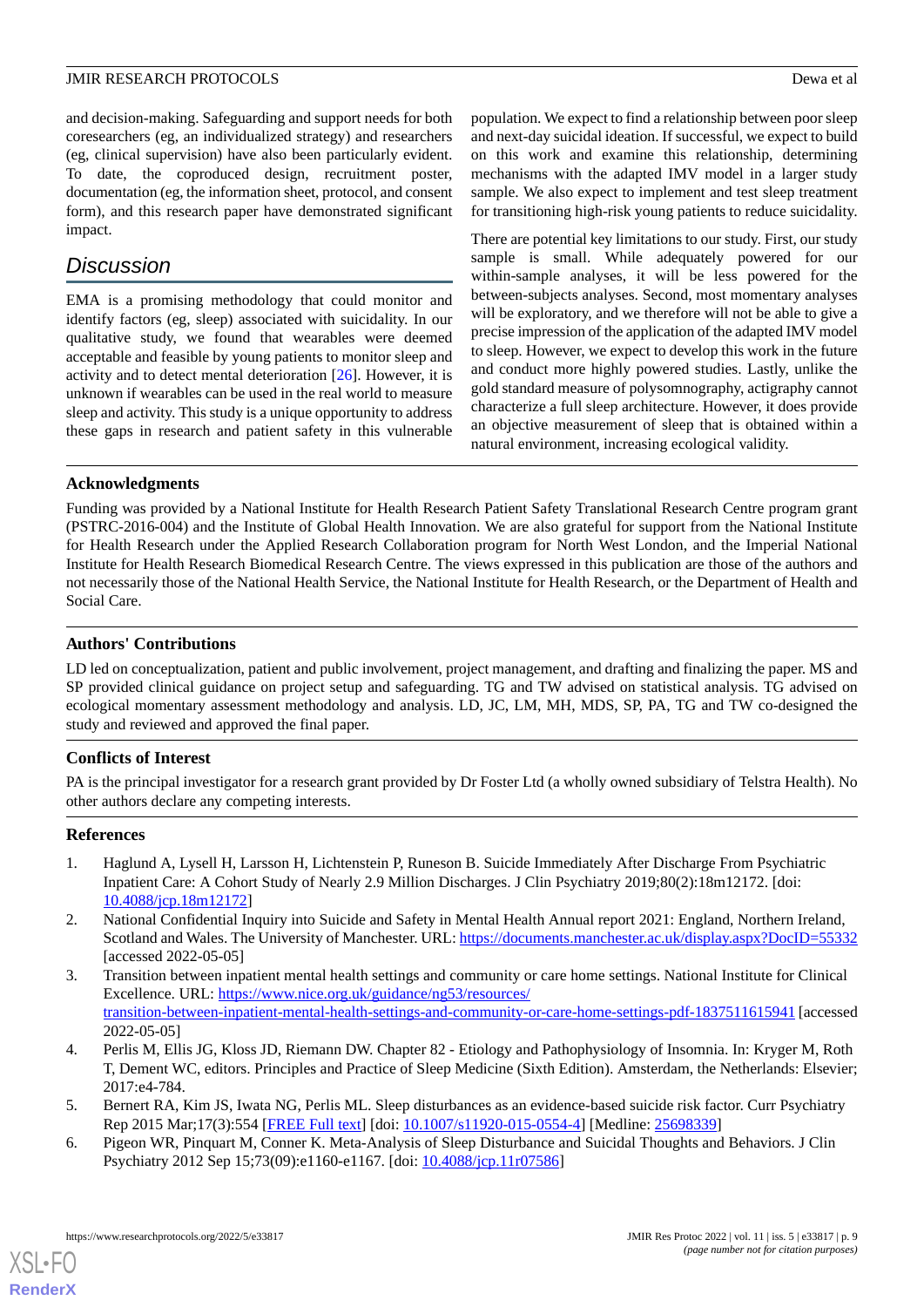- <span id="page-9-0"></span>7. Chiu H, Lee H, Chen P, Lai Y, Tu Y. Associations between sleep duration and suicidality in adolescents: A systematic review and dose-response meta-analysis. Sleep Med Rev 2018 Dec;42:119-126. [doi: [10.1016/j.smrv.2018.07.003\]](http://dx.doi.org/10.1016/j.smrv.2018.07.003) [Medline: [30093362](http://www.ncbi.nlm.nih.gov/entrez/query.fcgi?cmd=Retrieve&db=PubMed&list_uids=30093362&dopt=Abstract)]
- <span id="page-9-1"></span>8. Kearns JC, Coppersmith DD, Santee AC, Insel C, Pigeon WR, Glenn CR. Sleep problems and suicide risk in youth: A systematic review, developmental framework, and implications for hospital treatment. Gen Hosp Psychiatry 2020;63:141-151. [doi: [10.1016/j.genhosppsych.2018.09.011\]](http://dx.doi.org/10.1016/j.genhosppsych.2018.09.011) [Medline: [30301558](http://www.ncbi.nlm.nih.gov/entrez/query.fcgi?cmd=Retrieve&db=PubMed&list_uids=30301558&dopt=Abstract)]
- <span id="page-9-3"></span><span id="page-9-2"></span>9. Malik S, Kanwar A, Sim LA, Prokop LJ, Wang Z, Benkhadra K, et al. The association between sleep disturbances and suicidal behaviors in patients with psychiatric diagnoses: a systematic review and meta-analysis. Syst Rev 2014 Feb 25;3:18 [[FREE Full text](https://systematicreviewsjournal.biomedcentral.com/articles/10.1186/2046-4053-3-18)] [doi: [10.1186/2046-4053-3-18\]](http://dx.doi.org/10.1186/2046-4053-3-18) [Medline: [24568642\]](http://www.ncbi.nlm.nih.gov/entrez/query.fcgi?cmd=Retrieve&db=PubMed&list_uids=24568642&dopt=Abstract)
- <span id="page-9-4"></span>10. Liu RT, Steele SJ, Hamilton JL, Do QB, Furbish K, Burke TA, et al. Sleep and suicide: A systematic review and meta-analysis of longitudinal studies. Clin Psychol Rev 2020 Nov;81:101895 [\[FREE Full text](http://europepmc.org/abstract/MED/32801085)] [doi: [10.1016/j.cpr.2020.101895](http://dx.doi.org/10.1016/j.cpr.2020.101895)] [Medline: [32801085](http://www.ncbi.nlm.nih.gov/entrez/query.fcgi?cmd=Retrieve&db=PubMed&list_uids=32801085&dopt=Abstract)]
- <span id="page-9-5"></span>11. Littlewood DL, Kyle SD, Carter L, Peters S, Pratt D, Gooding P. Short sleep duration and poor sleep quality predict next-day suicidal ideation: an ecological momentary assessment study. Psychol Med 2019 Feb;49(3):403-411 [[FREE Full text](http://europepmc.org/abstract/MED/29697037)] [doi: [10.1017/S0033291718001009](http://dx.doi.org/10.1017/S0033291718001009)] [Medline: [29697037](http://www.ncbi.nlm.nih.gov/entrez/query.fcgi?cmd=Retrieve&db=PubMed&list_uids=29697037&dopt=Abstract)]
- 12. Kleiman EM, Turner BJ, Fedor S, Beale EE, Huffman JC, Nock MK. Examination of real-time fluctuations in suicidal ideation and its risk factors: Results from two ecological momentary assessment studies. J Abnorm Psychol 2017 Aug;126(6):726-738. [doi: [10.1037/abn0000273](http://dx.doi.org/10.1037/abn0000273)] [Medline: [28481571](http://www.ncbi.nlm.nih.gov/entrez/query.fcgi?cmd=Retrieve&db=PubMed&list_uids=28481571&dopt=Abstract)]
- 13. Vallières A, Ivers H, Bastien CH, Beaulieu-Bonneau S, Morin CM. Variability and predictability in sleep patterns of chronic insomniacs. J Sleep Res 2005 Dec;14(4):447-453 [\[FREE Full text](https://doi.org/10.1111/j.1365-2869.2005.00480.x)] [doi: [10.1111/j.1365-2869.2005.00480.x](http://dx.doi.org/10.1111/j.1365-2869.2005.00480.x)] [Medline: [16364146](http://www.ncbi.nlm.nih.gov/entrez/query.fcgi?cmd=Retrieve&db=PubMed&list_uids=16364146&dopt=Abstract)]
- <span id="page-9-6"></span>14. Lemola S, Ledermann T, Friedman EM. Variability of sleep duration is related to subjective sleep quality and subjective well-being: an actigraphy study. PLoS One 2013;8(8):e71292 [[FREE Full text\]](https://dx.plos.org/10.1371/journal.pone.0071292) [doi: [10.1371/journal.pone.0071292](http://dx.doi.org/10.1371/journal.pone.0071292)] [Medline: [23967186](http://www.ncbi.nlm.nih.gov/entrez/query.fcgi?cmd=Retrieve&db=PubMed&list_uids=23967186&dopt=Abstract)]
- <span id="page-9-7"></span>15. Hektner JM, Schmidt JA, Csikszentmihalyi M. Experience sampling method: Measuring the quality of everyday life. New York, NY: Sage; 2007.
- <span id="page-9-9"></span><span id="page-9-8"></span>16. Husky M, Olié E, Guillaume S, Genty C, Swendsen J, Courtet P. Feasibility and validity of ecological momentary assessment in the investigation of suicide risk. Psychiatry Res 2014 Dec 15;220(1-2):564-570. [doi: [10.1016/j.psychres.2014.08.019](http://dx.doi.org/10.1016/j.psychres.2014.08.019)] [Medline: [25155939](http://www.ncbi.nlm.nih.gov/entrez/query.fcgi?cmd=Retrieve&db=PubMed&list_uids=25155939&dopt=Abstract)]
- 17. Shiffman S, Stone AA, Hufford MR. Ecological momentary assessment. Annu Rev Clin Psychol 2008;4(1):1-32. [doi: [10.1146/annurev.clinpsy.3.022806.091415](http://dx.doi.org/10.1146/annurev.clinpsy.3.022806.091415)] [Medline: [18509902](http://www.ncbi.nlm.nih.gov/entrez/query.fcgi?cmd=Retrieve&db=PubMed&list_uids=18509902&dopt=Abstract)]
- <span id="page-9-10"></span>18. Torous J, Kiang MV, Lorme J, Onnela J. New Tools for New Research in Psychiatry: A Scalable and Customizable Platform to Empower Data Driven Smartphone Research. JMIR Ment Health 2016 May 05;3(2):e16 [[FREE Full text\]](https://mental.jmir.org/2016/2/e16/) [doi: [10.2196/mental.5165\]](http://dx.doi.org/10.2196/mental.5165) [Medline: [27150677](http://www.ncbi.nlm.nih.gov/entrez/query.fcgi?cmd=Retrieve&db=PubMed&list_uids=27150677&dopt=Abstract)]
- <span id="page-9-12"></span><span id="page-9-11"></span>19. Sedano-Capdevila A, Porras-Segovia A, Bello HJ, Baca-García E, Barrigon ML. Use of Ecological Momentary Assessment to Study Suicidal Thoughts and Behavior: a Systematic Review. Curr Psychiatry Rep 2021 May 18;23(7):41-17. [doi: [10.1007/s11920-021-01255-7\]](http://dx.doi.org/10.1007/s11920-021-01255-7) [Medline: [34003405\]](http://www.ncbi.nlm.nih.gov/entrez/query.fcgi?cmd=Retrieve&db=PubMed&list_uids=34003405&dopt=Abstract)
- <span id="page-9-14"></span>20. Gee BL, Han J, Benassi H, Batterham PJ. Suicidal thoughts, suicidal behaviours and self-harm in daily life: A systematic review of ecological momentary assessment studies. Digit Health 2020;6:2055207620963958 [\[FREE Full text\]](https://journals.sagepub.com/doi/10.1177/2055207620963958?url_ver=Z39.88-2003&rfr_id=ori:rid:crossref.org&rfr_dat=cr_pub%3dpubmed) [doi: [10.1177/2055207620963958\]](http://dx.doi.org/10.1177/2055207620963958) [Medline: [33224516\]](http://www.ncbi.nlm.nih.gov/entrez/query.fcgi?cmd=Retrieve&db=PubMed&list_uids=33224516&dopt=Abstract)
- 21. Czyz E, King C, Nahum-Shani I. Ecological assessment of daily suicidal thoughts and attempts among suicidal teens after psychiatric hospitalization: Lessons about feasibility and acceptability. Psychiatry Res 2018 Sep;267:566-574 [[FREE Full](http://europepmc.org/abstract/MED/30031317) [text](http://europepmc.org/abstract/MED/30031317)] [doi: [10.1016/j.psychres.2018.06.031\]](http://dx.doi.org/10.1016/j.psychres.2018.06.031) [Medline: [30031317](http://www.ncbi.nlm.nih.gov/entrez/query.fcgi?cmd=Retrieve&db=PubMed&list_uids=30031317&dopt=Abstract)]
- <span id="page-9-13"></span>22. Glenn CR, Kleiman EM, Kearns JC, Boatman AE, Conwell Y, Alpert-Gillis LJ, et al. Sleep problems predict next-day suicidal thinking among adolescents: A multimodal real-time monitoring study following discharge from acute psychiatric care. Dev Psychopathol 2021 Dec 07;33(5):1701-1721. [doi: [10.1017/s0954579421000699\]](http://dx.doi.org/10.1017/s0954579421000699)
- <span id="page-9-15"></span>23. Czyz EK, Berona J, King CA. A prospective examination of the interpersonal-psychological theory of suicidal behavior among psychiatric adolescent inpatients. Suicide Life Threat Behav 2015 Apr 29;45(2):243-259 [\[FREE Full text\]](http://europepmc.org/abstract/MED/25263410) [doi: [10.1111/sltb.12125](http://dx.doi.org/10.1111/sltb.12125)] [Medline: [25263410](http://www.ncbi.nlm.nih.gov/entrez/query.fcgi?cmd=Retrieve&db=PubMed&list_uids=25263410&dopt=Abstract)]
- <span id="page-9-16"></span>24. Czyz EK, King CA. Longitudinal trajectories of suicidal ideation and subsequent suicide attempts among adolescent inpatients. J Clin Child Adolesc Psychol 2015;44(1):181-193 [\[FREE Full text\]](http://europepmc.org/abstract/MED/24079705) [doi: [10.1080/15374416.2013.836454](http://dx.doi.org/10.1080/15374416.2013.836454)] [Medline: [24079705](http://www.ncbi.nlm.nih.gov/entrez/query.fcgi?cmd=Retrieve&db=PubMed&list_uids=24079705&dopt=Abstract)]
- 25. Glenn CR, Kleiman EM, Kearns JC, Santee AC, Esposito EC, Conwell Y, et al. Feasibility and Acceptability of Ecological Momentary Assessment with High-Risk Suicidal Adolescents Following Acute Psychiatric Care. J Clin Child Adolesc Psychol 2022;51(1):32-48. [doi: [10.1080/15374416.2020.1741377\]](http://dx.doi.org/10.1080/15374416.2020.1741377) [Medline: [32239986\]](http://www.ncbi.nlm.nih.gov/entrez/query.fcgi?cmd=Retrieve&db=PubMed&list_uids=32239986&dopt=Abstract)
- 26. Dewa LH, Lavelle M, Pickles K, Kalorkoti C, Jaques J, Pappa S, et al. Young adults' perceptions of using wearables, social media and other technologies to detect worsening mental health: A qualitative study. PLoS One 2019;14(9):e0222655 [[FREE Full text](https://dx.plos.org/10.1371/journal.pone.0222655)] [doi: [10.1371/journal.pone.0222655](http://dx.doi.org/10.1371/journal.pone.0222655)] [Medline: [31532786](http://www.ncbi.nlm.nih.gov/entrez/query.fcgi?cmd=Retrieve&db=PubMed&list_uids=31532786&dopt=Abstract)]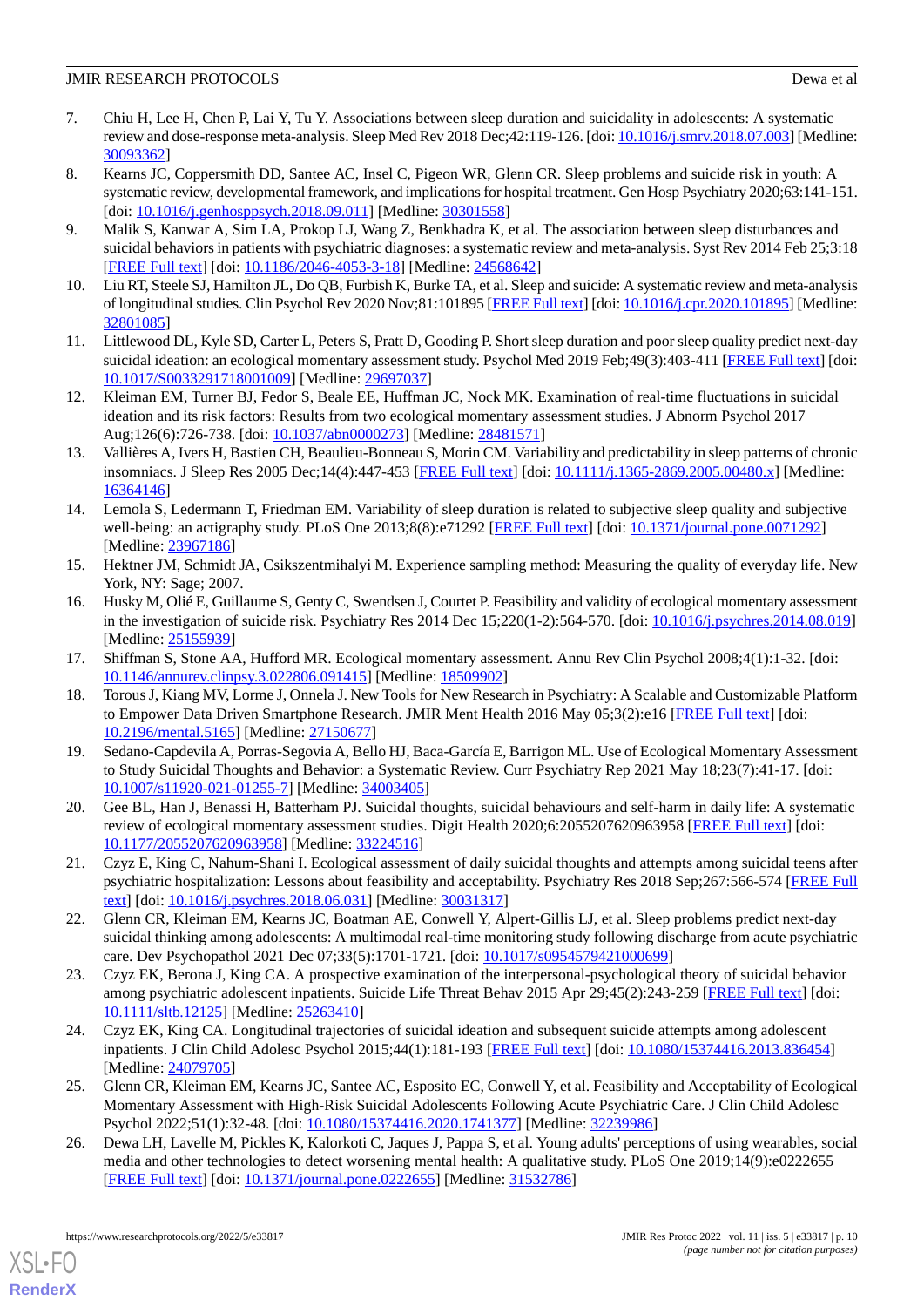- <span id="page-10-0"></span>27. O'Connor RC. The integrated motivational-volitional model of suicidal behavior. Crisis 2011;32(6):295-298. [doi: [10.1027/0227-5910/a000120](http://dx.doi.org/10.1027/0227-5910/a000120)] [Medline: [21945841](http://www.ncbi.nlm.nih.gov/entrez/query.fcgi?cmd=Retrieve&db=PubMed&list_uids=21945841&dopt=Abstract)]
- <span id="page-10-2"></span><span id="page-10-1"></span>28. O'Connor RC, Kirtley OJ. The integrated motivational-volitional model of suicidal behaviour. Philos Trans R Soc Lond B Biol Sci 2018 Sep 05;373(1754):20170268 [[FREE Full text](https://royalsocietypublishing.org/doi/abs/10.1098/rstb.2017.0268?url_ver=Z39.88-2003&rfr_id=ori:rid:crossref.org&rfr_dat=cr_pub%3dpubmed)] [doi: [10.1098/rstb.2017.0268](http://dx.doi.org/10.1098/rstb.2017.0268)] [Medline: [30012735\]](http://www.ncbi.nlm.nih.gov/entrez/query.fcgi?cmd=Retrieve&db=PubMed&list_uids=30012735&dopt=Abstract)
- 29. Littlewood D, Kyle S, Pratt D, Peters S, Gooding P. Examining the role of psychological factors in the relationship between sleep problems and suicide. Clin Psychol Rev 2017 Jun;54:1-16 [\[FREE Full text\]](https://linkinghub.elsevier.com/retrieve/pii/S0272-7358(16)30310-5) [doi: [10.1016/j.cpr.2017.03.009\]](http://dx.doi.org/10.1016/j.cpr.2017.03.009) [Medline: [28371648](http://www.ncbi.nlm.nih.gov/entrez/query.fcgi?cmd=Retrieve&db=PubMed&list_uids=28371648&dopt=Abstract)]
- <span id="page-10-4"></span><span id="page-10-3"></span>30. Patel P, Kim JY, Brooks LJ. Accuracy of a smartphone application in estimating sleep in children. Sleep Breath 2017 May;21(2):505-511. [doi: [10.1007/s11325-016-1425-x\]](http://dx.doi.org/10.1007/s11325-016-1425-x) [Medline: [27771844\]](http://www.ncbi.nlm.nih.gov/entrez/query.fcgi?cmd=Retrieve&db=PubMed&list_uids=27771844&dopt=Abstract)
- <span id="page-10-5"></span>31. Myin-Germeys I, Kuppens P, editors. The Open Handbook of Sampling Methodology: A Step-by-step Guide to Designing, Conducting, and Analyzing ESM Studies, 2nd ed. Leuven, Belgium: Center for Research on Experience Sampling and Ambulatory Methods; 2022.
- <span id="page-10-6"></span>32. Mulligan L, Haddock G, Littlewood D, Kyle SD. Experience sampling in the study of sleep and wakefulness. In: Palmier-Claus J, Haddock G, Varese F, editors. Experience Sampling in Mental Health Research. London, UK: Routledge; Jan 2019:12-20.
- <span id="page-10-7"></span>33. Dewa LH, Crandell C, Choong E, Jaques J, Bottle A, Kilkenny C, et al. CCopeY: A Mixed-Methods Coproduced Study on the Mental Health Status and Coping Strategies of Young People During COVID-19 UK Lockdown. J Adolesc Health 2021 Apr;68(4):666-675. [doi: [10.1016/j.jadohealth.2021.01.009](http://dx.doi.org/10.1016/j.jadohealth.2021.01.009)] [Medline: [33589305](http://www.ncbi.nlm.nih.gov/entrez/query.fcgi?cmd=Retrieve&db=PubMed&list_uids=33589305&dopt=Abstract)]
- <span id="page-10-8"></span>34. Dewa LH, Lawrence-Jones A, Crandell C, Jaques J, Pickles K, Lavelle M, et al. Reflections, impact and recommendations of a co-produced qualitative study with young people who have experience of mental health difficulties. Health Expect 2021 May;24 Suppl 1(S1):134-146 [[FREE Full text](https://doi.org/10.1111/hex.13088)] [doi: [10.1111/hex.13088](http://dx.doi.org/10.1111/hex.13088)] [Medline: [32515538](http://www.ncbi.nlm.nih.gov/entrez/query.fcgi?cmd=Retrieve&db=PubMed&list_uids=32515538&dopt=Abstract)]
- <span id="page-10-9"></span>35. Buysse DJ, Reynolds CF, Monk TH, Berman SR, Kupfer DJ. The Pittsburgh Sleep Quality Index: a new instrument for psychiatric practice and research. Psychiatry Res 1989 May;28(2):193-213. [doi: [10.1016/0165-1781\(89\)90047-4\]](http://dx.doi.org/10.1016/0165-1781(89)90047-4) [Medline: [2748771\]](http://www.ncbi.nlm.nih.gov/entrez/query.fcgi?cmd=Retrieve&db=PubMed&list_uids=2748771&dopt=Abstract)
- <span id="page-10-10"></span>36. Espie CA, Kyle SD, Hames P, Gardani M, Fleming L, Cape J. The Sleep Condition Indicator: a clinical screening tool to evaluate insomnia disorder. BMJ Open 2014 Mar 18;4(3):e004183 [\[FREE Full text\]](https://bmjopen.bmj.com/lookup/pmidlookup?view=long&pmid=24643168) [doi: [10.1136/bmjopen-2013-004183](http://dx.doi.org/10.1136/bmjopen-2013-004183)] [Medline: [24643168](http://www.ncbi.nlm.nih.gov/entrez/query.fcgi?cmd=Retrieve&db=PubMed&list_uids=24643168&dopt=Abstract)]
- <span id="page-10-11"></span>37. Krakow B, Schrader R, Tandberg D, Hollifield M, Koss MP, Yau C, et al. Nightmare frequency in sexual assault survivors with PTSD. J Anxiety Disord 2002;16(2):175-190. [doi: [10.1016/s0887-6185\(02\)00093-2](http://dx.doi.org/10.1016/s0887-6185(02)00093-2)] [Medline: [12194543](http://www.ncbi.nlm.nih.gov/entrez/query.fcgi?cmd=Retrieve&db=PubMed&list_uids=12194543&dopt=Abstract)]
- <span id="page-10-13"></span><span id="page-10-12"></span>38. Dewa LH, Hassan L, Shaw JJ, Senior J. Trouble sleeping inside: a cross-sectional study of the prevalence and associated risk factors of insomnia in adult prison populations in England. Sleep Med 2017 Apr;32:129-136 [\[FREE Full text](https://linkinghub.elsevier.com/retrieve/pii/S1389-9457(17)30006-0)] [doi: [10.1016/j.sleep.2016.12.018](http://dx.doi.org/10.1016/j.sleep.2016.12.018)] [Medline: [28366324\]](http://www.ncbi.nlm.nih.gov/entrez/query.fcgi?cmd=Retrieve&db=PubMed&list_uids=28366324&dopt=Abstract)
- <span id="page-10-14"></span>39. Watson D, Clark LA, Tellegen A. Development and validation of brief measures of positive and negative affect: the PANAS scales. J Pers Soc Psychol 1988 Jun;54(6):1063-1070. [doi: [10.1037//0022-3514.54.6.1063](http://dx.doi.org/10.1037//0022-3514.54.6.1063)] [Medline: [3397865](http://www.ncbi.nlm.nih.gov/entrez/query.fcgi?cmd=Retrieve&db=PubMed&list_uids=3397865&dopt=Abstract)]
- <span id="page-10-15"></span>40. Kroenke K, Spitzer RL, Williams JBW. The PHQ-9: validity of a brief depression severity measure. J Gen Intern Med 2001 Sep;16(9):606-613 [\[FREE Full text\]](https://onlinelibrary.wiley.com/resolve/openurl?genre=article&sid=nlm:pubmed&issn=0884-8734&date=2001&volume=16&issue=9&spage=606) [doi: [10.1046/j.1525-1497.2001.016009606.x](http://dx.doi.org/10.1046/j.1525-1497.2001.016009606.x)] [Medline: [11556941](http://www.ncbi.nlm.nih.gov/entrez/query.fcgi?cmd=Retrieve&db=PubMed&list_uids=11556941&dopt=Abstract)]
- <span id="page-10-16"></span>41. Spitzer RL, Kroenke K, Williams JBW, Löwe B. A brief measure for assessing generalized anxiety disorder: the GAD-7. Arch Intern Med 2006 May 22;166(10):1092-1097. [doi: [10.1001/archinte.166.10.1092](http://dx.doi.org/10.1001/archinte.166.10.1092)] [Medline: [16717171](http://www.ncbi.nlm.nih.gov/entrez/query.fcgi?cmd=Retrieve&db=PubMed&list_uids=16717171&dopt=Abstract)]
- <span id="page-10-17"></span>42. Griffiths AW, Wood AM, Maltby J, Taylor PJ, Panagioti M, Tai S. The development of the Short Defeat and Entrapment Scale (SDES). Psychol Assess 2015 Dec;27(4):1182-1194. [doi: [10.1037/pas0000110\]](http://dx.doi.org/10.1037/pas0000110) [Medline: [25894711\]](http://www.ncbi.nlm.nih.gov/entrez/query.fcgi?cmd=Retrieve&db=PubMed&list_uids=25894711&dopt=Abstract)
- <span id="page-10-18"></span>43. Deeprose C, Holmes EA. An exploration of prospective imagery: the impact of future events scale. Behav Cogn Psychother 2010 Mar;38(2):201-209. [doi: [10.1017/S1352465809990671\]](http://dx.doi.org/10.1017/S1352465809990671) [Medline: [20074386](http://www.ncbi.nlm.nih.gov/entrez/query.fcgi?cmd=Retrieve&db=PubMed&list_uids=20074386&dopt=Abstract)]
- <span id="page-10-19"></span>44. Nock MK, Holmberg EB, Photos VI, Michel BD. Self-Injurious Thoughts and Behaviors Interview: development, reliability, and validity in an adolescent sample. Psychol Assess 2007 Sep;19(3):309-317. [doi: [10.1037/1040-3590.19.3.309\]](http://dx.doi.org/10.1037/1040-3590.19.3.309) [Medline: [17845122](http://www.ncbi.nlm.nih.gov/entrez/query.fcgi?cmd=Retrieve&db=PubMed&list_uids=17845122&dopt=Abstract)]
- <span id="page-10-20"></span>45. Bell IH, Rossell SL, Farhall J, Hayward M, Lim MH, Fielding-Smith SF, et al. Pilot randomised controlled trial of a brief coping-focused intervention for hearing voices blended with smartphone-based ecological momentary assessment and intervention (SAVVy): Feasibility, acceptability and preliminary clinical outcomes. Schizophr Res 2020 Feb;216:479-487. [doi: [10.1016/j.schres.2019.10.026\]](http://dx.doi.org/10.1016/j.schres.2019.10.026) [Medline: [31812327\]](http://www.ncbi.nlm.nih.gov/entrez/query.fcgi?cmd=Retrieve&db=PubMed&list_uids=31812327&dopt=Abstract)
- <span id="page-10-21"></span>46. Kiekens G, Hasking P, Nock MK, Boyes M, Kirtley O, Bruffaerts R, et al. Fluctuations in Affective States and Self-Efficacy to Resist Non-Suicidal Self-Injury as Real-Time Predictors of Non-Suicidal Self-Injurious Thoughts and Behaviors. Front Psychiatry 2020;11:214 [[FREE Full text](https://doi.org/10.3389/fpsyt.2020.00214)] [doi: [10.3389/fpsyt.2020.00214](http://dx.doi.org/10.3389/fpsyt.2020.00214)] [Medline: [32265760](http://www.ncbi.nlm.nih.gov/entrez/query.fcgi?cmd=Retrieve&db=PubMed&list_uids=32265760&dopt=Abstract)]
- 47. Kirtley O. The Experience Sampling Method (ESM) Item Repository. Center for Open Science. URL:<https://osf.io/kg376/> [accessed 2022-05-05]
- 48. Eisele G, Vachon H, Lafit G, Kuppens P, Houben M, Myin-Germeys I, et al. The Effects of Sampling Frequency and Questionnaire Length on Perceived Burden, Compliance, and Careless Responding in Experience Sampling Data in a Student Population. Assessment 2022 Mar;29(2):136-151. [doi: [10.1177/1073191120957102](http://dx.doi.org/10.1177/1073191120957102)] [Medline: [32909448\]](http://www.ncbi.nlm.nih.gov/entrez/query.fcgi?cmd=Retrieve&db=PubMed&list_uids=32909448&dopt=Abstract)